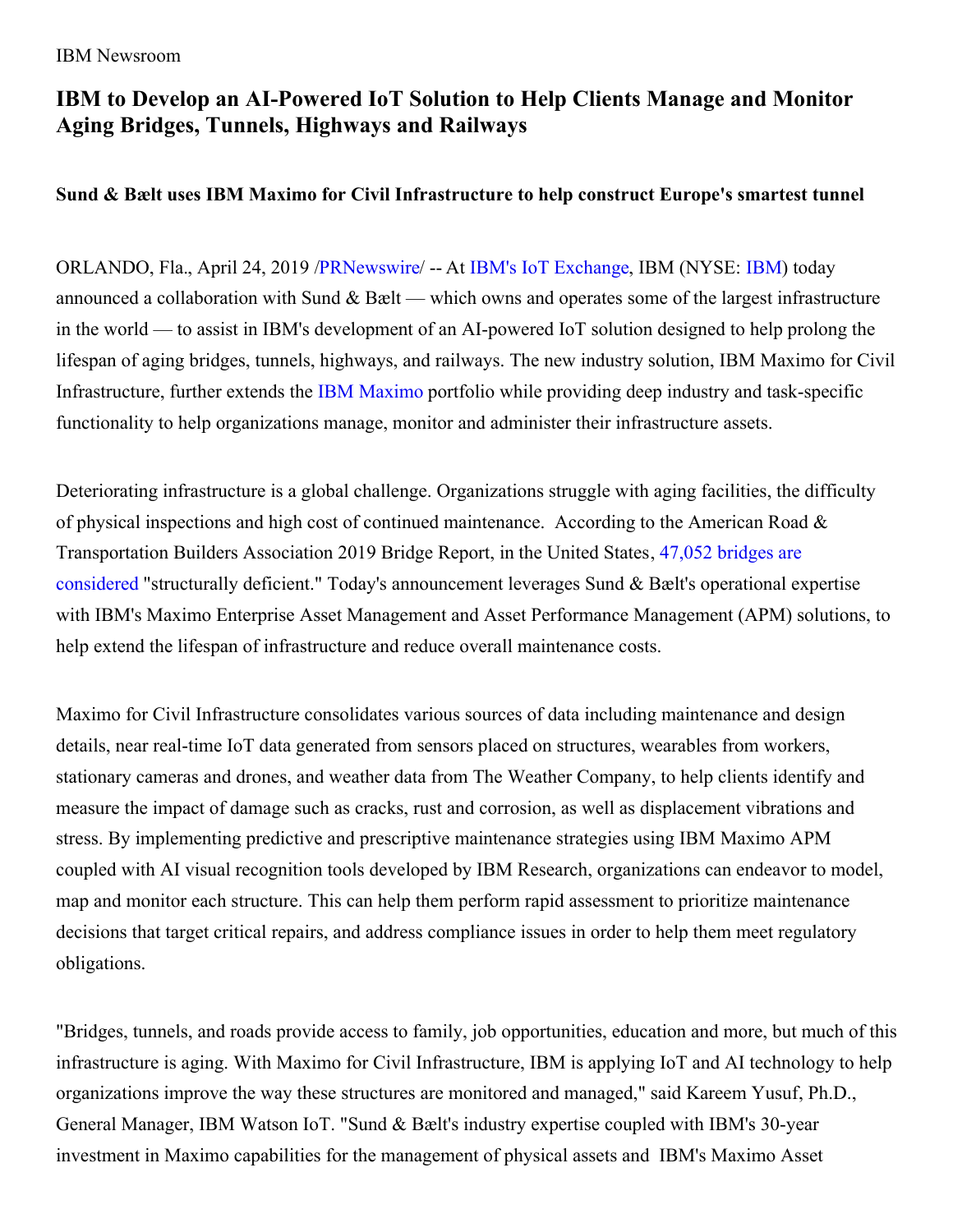Performance Management portfolio, can be leveraged to help organizations with their maintenance and operation of aging infrastructure worldwide."

#### **Sund & Bælt utilizes AI to maintain some of the world's largest bridges**

Sund & Bælt owns and operates some of the largest infrastructure in the world, such as the Storebælt Link and the 16km Øresund Link between Denmark and Sweden. Currently preparing construction for the world's longest immersed tunnel, the 18 km Femern Belt Fixed Link between Denmark and Germany, Sund & Bælt is working to also make this Europe's smartest tunnel. The Maximo for Civil Infrastructure solution is designed to help organizations more efficiently operate and maintain this crucial public infrastructure.

"As our infrastructure facilities are aging and traffic increases, it is crucial for us to take in new methods for keeping the structures safe and operational at all times while avoiding rising costs," said Mikkel Hemmingsen, CEO at Sund & Bælt. "Collaborations with world leading tech-partners such as IBM can help us secure the future operation of our link, and at the same time we are pleased that the know-how from our operation can benefit organizations in the industry around the globe through this new IoT solution."

#### **About IBM IoT Exchange:**

At IBM IoT Exchange, IBM will outline new offerings, client engagements, partnerships, technology breakthroughs and developer tools that underscore how IBM and partners are driving greater operational efficiency and effectiveness by applying the power of IoT data and artificial intelligence. For more information about IoT Exchange visit: [https://www.ibm.com/internet-of-things/news-views/conference/](https://c212.net/c/link/?t=0&l=en&o=2444807-1&h=517441892&u=https%3A%2F%2Fwww.ibm.com%2Finternet-of-things%2Fnews-views%2Fconference%2F&a=https%3A%2F%2Fwww.ibm.com%2Finternet-of-things%2Fnews-views%2Fconference%2F) and follow the conference on Twitter at #watsoniot and #iotexchange. For more information on IBM Watson IoT, please visit [www.ibm.com/iot](https://c212.net/c/link/?t=0&l=en&o=2444807-1&h=1649311314&u=http%3A%2F%2Fwww.ibm.com%2Fiot&a=www.ibm.com%2Fiot).

# **Media Contact:** Lowell Eschen

IBM Media Relations +1-303-913-2569 [Lowell.Eschen@ibm.com](mailto:Lowell.Eschen@ibm.com)

SOURCE IBM